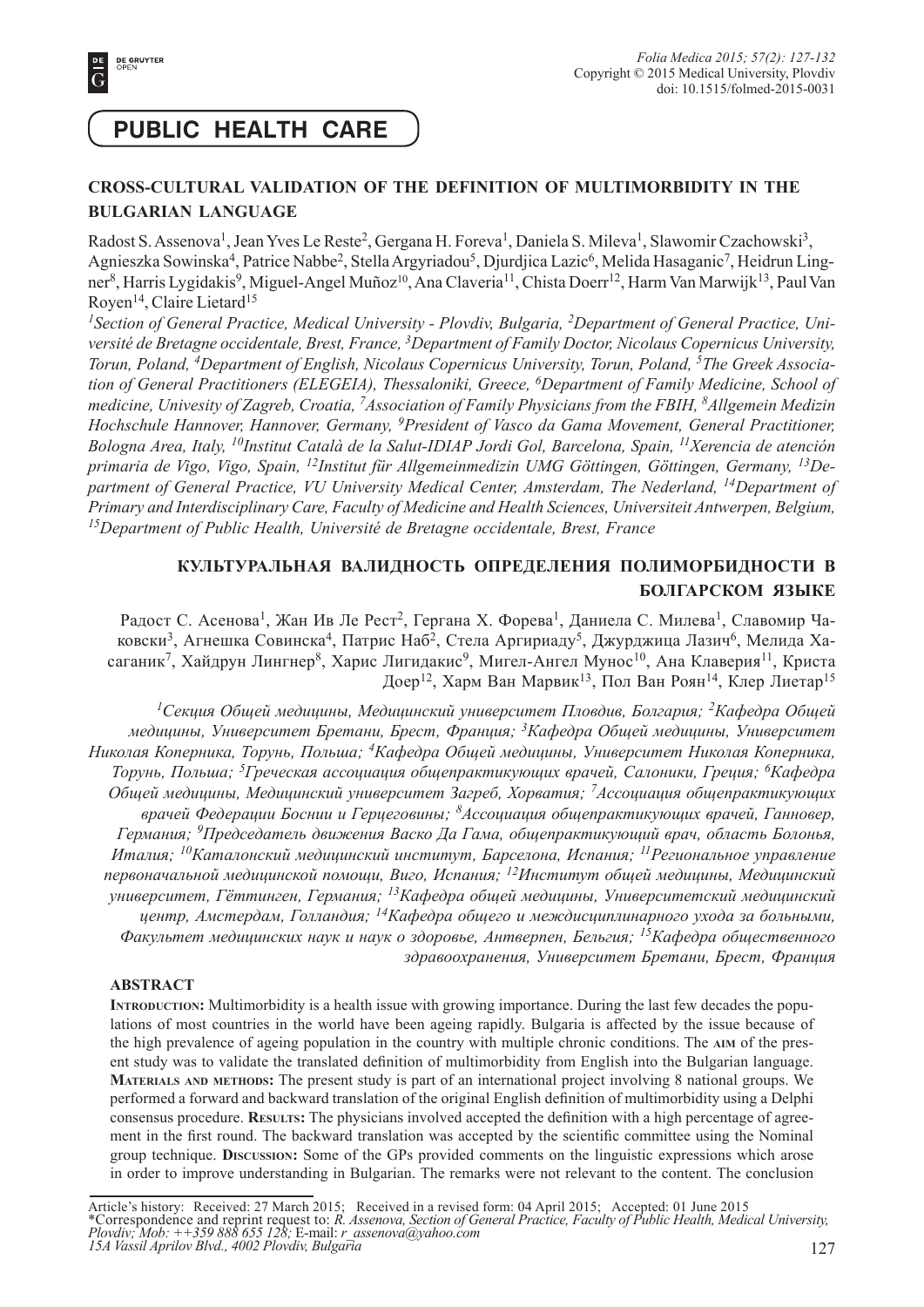of the discussion, using a meta-ethnographic approach, was that the differences were acceptable and no further changes were required. Conclusions: A native version of the published English multimorbidity definition has been finalized. This definition is a prerequisite for better management of multimorbidity by clinicians, researchers and policy makers.

**Key words:** *general practice, long-term care, multimorbidity, comorbidity, public health*

*Folia Medica 2015; 57(2): 127-132* Copyright © 2015 Medical University, Plovdiv

## **РЕЗЮМЕ**

**ВВЕДЕНИЕ:** Значение полиморбидности становится всё более существенным. За последние несколько десятилетий наблюдается всё более значительное старение населения большинства стран вмире. Проблема касается и Болгарии, ввиду высокого распространения стареющего населения со множеством хронических заболеваний. **ЦЕЛЬЮ** данного обследования является валидизация определения полиморбидности в переводе с английского на болгарский язык. **МАТЕРИАЛ <sup>И</sup> МЕТОДЫ:** Настоящее обследование является частью международного проекта, включающего участников из восьми стран. Исследование основано на переводе определения с применением процедуры Дельфи. **РЕЗУЛЬТАТЫ:** Участвующие в обследовании врачи приняли определение на первом этапе с высоким процентом согласия. Перевод с болгарского языка на английский принято исследовательским комитетом с использованием техники Номинальной группы. **ДИСКУССИЯ:** Частью общепрактикующих врачей были обсуждены конкретные выражения с целью лучшего понимания на болгарском языке. Отправленные замечания не касаются содержания. Проведённый мета-этнографический подход привёл к заключению, что различия приемлемы и нет необходимости в дальнейших изменениях. **ЗАКЛЮЧЕНИЕ:** Болгарский перевод определения полиморбидности осуществлён. Данное определение является предпосылкой для лучшего управления полиморбидностью клиницистами, исследователями и политиками.

**Ключевые слова:** *общая медицина, долгосрочный уход, полиморбидность, коморбидность, общественное здравоохранение*

> *Folia Medica 2015; 57(2): 127-132* © 2015 Все права защищены. Медицинский университет, Пловдив

#### **INTRODUCTION**

Multimorbidity (MM) is a health-related issue of growing importance.<sup>1-3</sup> During the last few decades the populations of most countries in the world have been ageing rapidly. As a result of the growing proportion of elderly people in the community, the prevalence of chronic conditions is expected to rise further. Moreover, it is becoming increasingly common for patients to have two or more concomitant medical conditions.4

Bulgaria is affected by the issue because of the high prevalence of ageing population with multiple chronic conditions in the country.

The concept of MM has been developing since the 1980s and is being constantly enriched. Initially the concept was studied in Germany with expanding interest worldwide.5

MM has been studied in many different settings, in different population groups, using different definitions and different means of assessment. As a result, there is no generally accepted concept of MM $<sup>6</sup>$ </sup>

Multimorbidity has been defined by the World Health Organization (WHO) as people being affected by two or more chronic health conditions.<sup>7</sup>

Such an approach is simplistic, inadequate and often represents the norm in older age groups. A more holistic definition is required that includes not only chronic disease 'labels' but also other 'morbidities' such as emotional and psychological distress, and even existential or spiritual distress, all of which are socially patterned. There is a need to incorporate the various levels of severity of the problems people face and recognize that many people living with MM manage well and do not require additional intervention.8

The phenomenon is of special interest in general practice which covers a broad spectrum of morbidity rather than focusing on specific disease categories. GPs have the opportunity and are required to handle the complex health situation of co-occurring diseases, the subsequent treatment and the effects of both on daily life. $9,10$ 

In Bulgaria the general practitioner (GP) is a gatekeeper who has a key role in coordinating all the patient's health problems.

Providing comprehensive care is a core competency of the GP identified by the World Organiza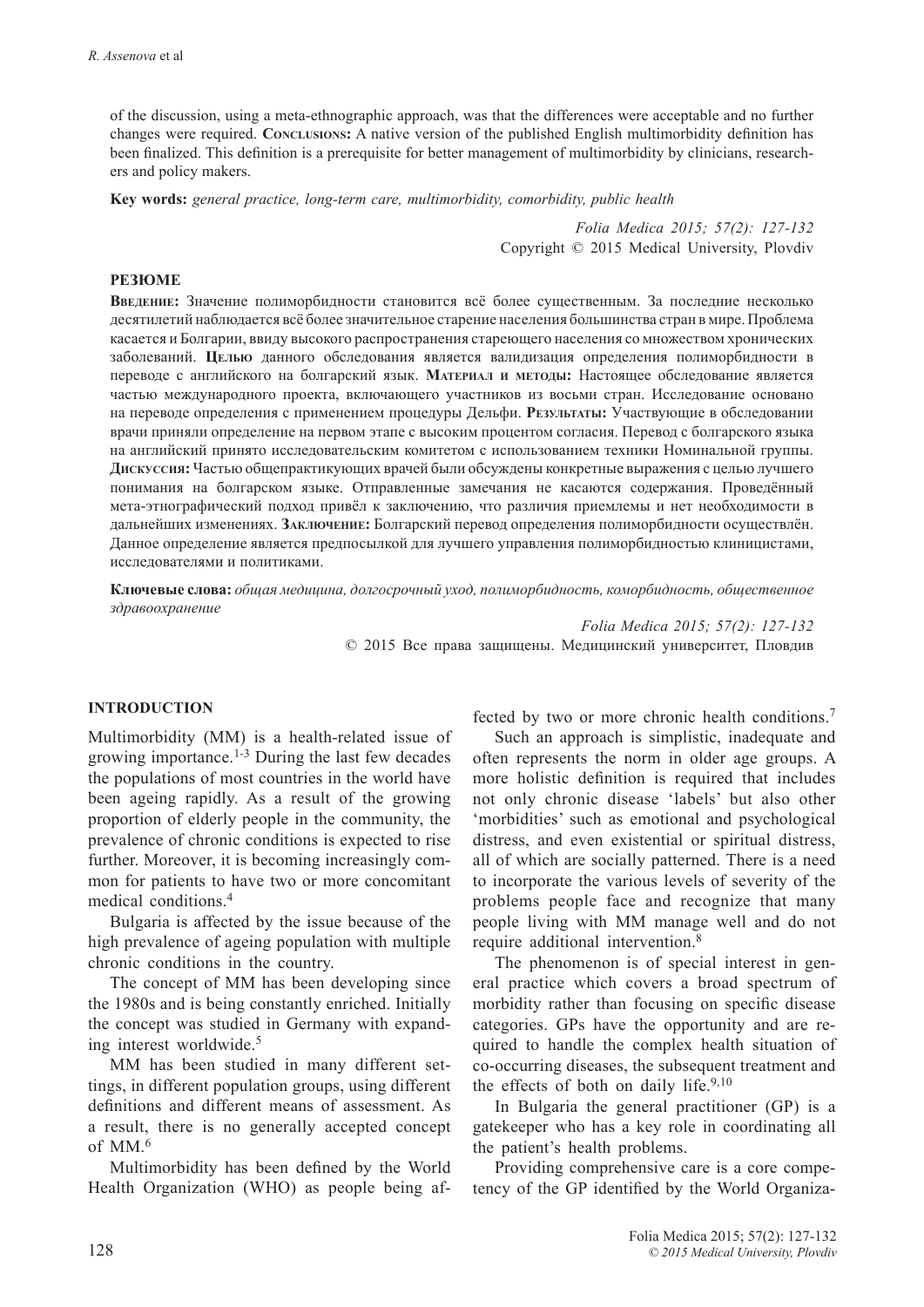tion of National Colleges, Academies and Academic Associations of Family Physicians (WONCA).

GPs need specific strategies to handle patients with MM. To offer proactive guidance and treatment and to improve the quality of care for patients with MM, GPs should be able to identify MM patients.

The MM concept has been enhanced by the European General Practice Research Network (EGPRN) multilingual working group. Based on a systematic literature review, Le Reste and coauthors propose a definition of MM which focuses on clarifying the description, identifying modifiers of the burden and highlighting the outcomes of MM. A more comprehensive definition leads to better focused research, especially for quality of care and cost of care.<sup>11-13</sup>

The aim of the study was to validate the translated definition of multimorbidity from English into the Bulgarian language.

## **MATERIALS AND METHODS**

STUDY DESIGN

The present study is part of an international project involving 8 national groups, all active within the EGPRN, for the purpose of clarifying the concept of MM for General Practice and Long Term Care throughout Europe.

The first step was the review of scientific literature (published between 01/01/1990 and 31/12/2010) according to PRISMA guidelines<sup>14</sup> in order to propose a comprehensive definition of MM.

The current study is based on a forward and backward translation of the original English definition using a Delphi consensus procedure.15 The forward translation of MM definition was undertaken from English into the Bulgarian language by two translators (one physician and one official translator). Forty-five emails providing a short description of the project were sent to GPs randomly selected from the list of contract partners of the National Health Insurance Fund.

## INCLUSION CRITERIA

GPs, fluent in English, currently employed in general practice, with or without teaching or research activity commitment.

The local research team proposed the English definition and its translation into Bulgarian language to the GPs, by email (each participant was contacted separately to avoid contamination). Participants ranked the translation using a Lickert-type scale ranging from  $1 =$  absolutely no agreement to 9 = full agreement. A rate of less than 7 had to be justified by the participant that made it.

Consensus was defined as at least  $70\%$  of the participants rating the consensual definition 7 or above. Once the consensual Bulgarian definition was reached one physician and one official translator did a backward translation into English. The backward translation was approved by the scientific committee of the study and the leader of the native group in the EGPRN meeting in Antwerp Oct 2012 using the Nominal group technique. Then a cultural check was undertaken by the international research team in the EGPRN meeting in Kusadasi in May 2013. A meta-ethnographic approach<sup>16</sup> was used for analyzing the cultural differences.

## RESEARCH POPULATION

30 native expert GPs and two official translators were involved in the Delphi procedure.

10 GPs from seven European countries and one linguist participated in the backward translation procedure.

The data were obtained following the guidelines of the Delphi procedure, the Nominal group technique and the meta-ethnographic translation. Quantitative data were analyzed using the SPSS, version 17 for descriptive statistics.

## **RESULTS**

The response rate, based on the number of involved participants, was relatively high (66.67%).

The characteristics of the proposed sample of participating general practitioners are presented in Table 1. Thirteen of the participants had additional qualifications in specialties such as internal medicine  $(N = 5)$ , pediatrics  $(N = 3)$ , psychology  $(N = 2)$ , obstetrics and gynecology  $(N = 1)$ , ENT  $(N=1)$ , dermatology  $(N = 1)$ .

All the participants had a good, or very good,

The original English version of the definition consists of three statements:

Multimorbidity is defined as any combination of chronic disease with at least one other disease (acute or chronic) or biopsychosocial factor (associated or not) or somatic risk factor.

Any biopsychosocial factor, any somatic risk factor, the social network, the burden of diseases, the health care consumption and the patient's coping strategies may function as modifiers (of the effects of multimorbidity). Multimorbidity may modify the health outcomes and lead to an increased disability or a decreased quality of life or frailty.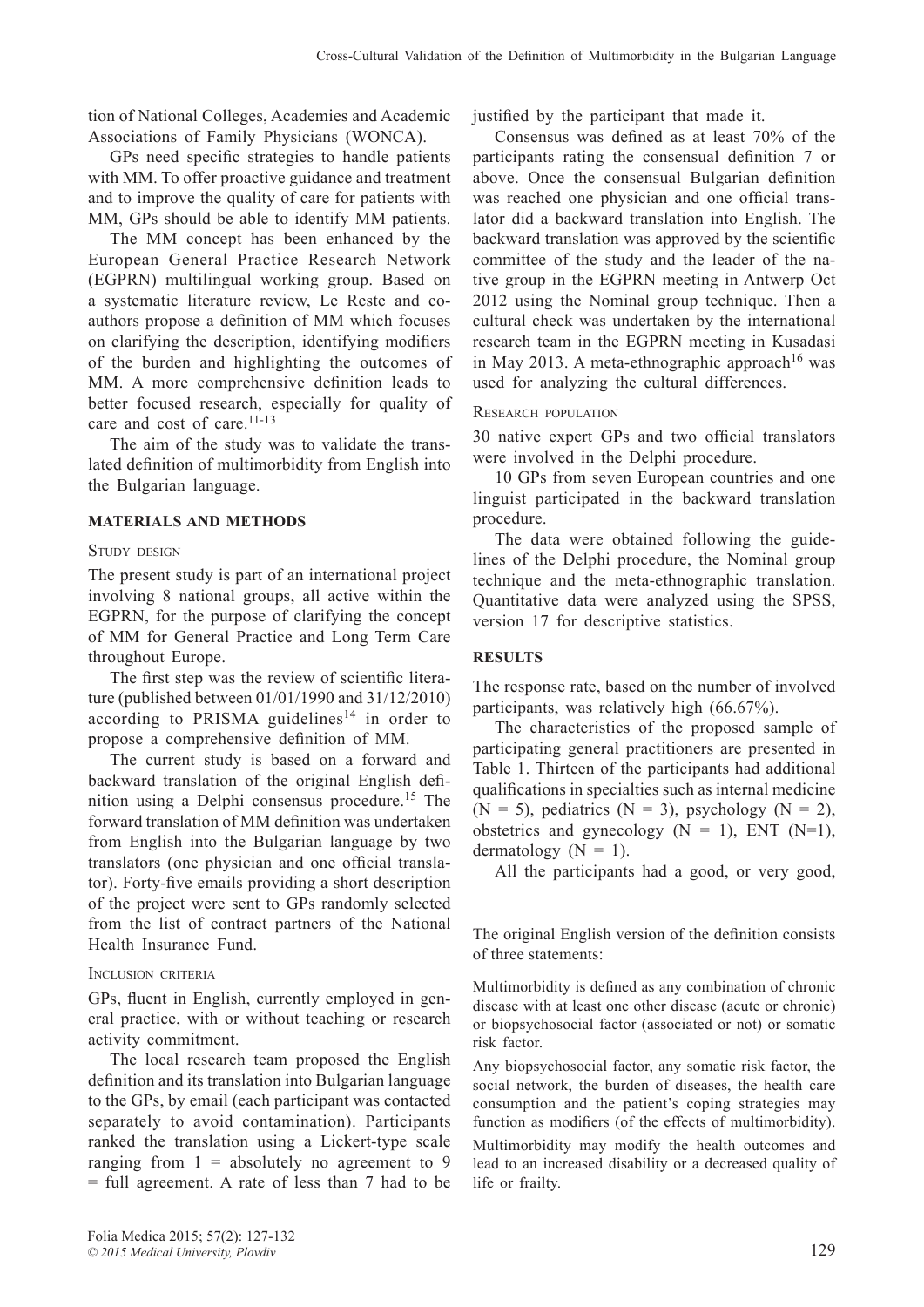| <b>Characteristics</b>             | N of GPs |
|------------------------------------|----------|
| Participants                       | 30       |
| Gender                             |          |
| Men (male)                         | 11       |
| Women (female)                     | 19       |
| Type of medical practice           |          |
| Single                             | 23       |
| Group                              | 7        |
| Workplace                          |          |
| Less than 2000 inhabitants         | 3        |
| Between 2000 and 5000              | 3        |
| More than 5000 inhabitants         | 24       |
| Mean age, years                    | 47.0     |
| Sd                                 | 1.5      |
| Minimum-maximum                    | 28-63    |
| Range                              | 35       |
| Mean work experience, years        | 21.8     |
| Sd                                 | 1.4      |
| Minimum-maximum                    | $4 - 35$ |
| Range                              | 31       |
| Involvement in teaching activities |          |
| Yes                                | 13       |
| No                                 | 17       |

**Table 1.** Characteristics of the purposed sample of the participating general practitioners

command of English and some were involved in research activities.

Every participant ranked each statement of the proposed definition.  $96.67\%$  of the participants

**Table 2.** GPs' assessment of translated definition

|      | Number of participants $n = 30$ |                                     |    |  |  |
|------|---------------------------------|-------------------------------------|----|--|--|
| Rank |                                 | Statement 1 Statement 2 Statement 3 |    |  |  |
|      | 11                              |                                     | 11 |  |  |
|      | 14                              | 15                                  | 15 |  |  |
|      |                                 |                                     |    |  |  |
|      |                                 |                                     |    |  |  |

**Table 3.** Delphi first round results

| <b>Statement</b>            | N  | Nh | $CP - \%$ | <b>Result</b> |
|-----------------------------|----|----|-----------|---------------|
|                             | 30 | 30 | 100.00    | Accepted      |
| $\mathcal{D}_{\mathcal{L}}$ | 30 | 30 | 100.00    | Accepted      |
| κ                           | 30 | 29 | 96.67     | Accepted      |

N: Number of participants, Nb: Number of scores of 7 or above, CP: Consensus percentage of accepted statement.

rated the definition by at least 7 points and only one participant allocated a score below 7 to any of the statements. (Table 2.)

It took only one round to reach consensus because of the high level of agreement. (Table 3.)

Six participants commented on the accepted or rejected statements. One colleague described the definition as too heavy and cumbersome. The analysis showed that five of the comments were related to the third statement. Both the first and second statements had one comment. Minor linguistic alterations were proposed, especially about the notion of "frailty".

The final translation into the native language, Bulgarian:

Полиморбидност се определя като всяка комбинация от хронично заболяване, с поне едно друго заболяване (остро или хронично) или свързан или не със заболяването био-психо-социален фактор или друг соматичен рисков фактор.

Всеки био-психо-социален фактор, всеки рисков фактор, социалната среда, тежестта на заболяванията, използването на здравни услуги и стратегии на пациента за справяне могат да оказват влияние върху ефектите на полиморбидността.

Полиморбидността може да доведе до промяна на очакваните резултати и до по-висока степен на инвалидност, понижено качество на живот или слабост.

Taking into consideration the remarks of the GPs, the Bulgarian research team proposed the following definition.

The backward translation was accepted by all the experts  $(100\%)$  of the study scientific panel and the leader of the native group at the EGPRN

The backward translation into English-final native definition:

Multimorbidity is defined as any combination of a chronic disease combined with at least one other disease (acute or chronic) or bio-psychosocial factor (connected or not with the disease) or somatic risk factor.

Any bio-psychosocial factor, any risk factor, the social environment, the burden of the diseases, the health care consumption and the patient's strategies for coping may modify the effects of multimorbidity.

Multimorbidity can lead to a change of the health outcomes and to a higher level of disability, decreased quality of life or frailty.

meeting in Antwerp in Oct 2012. Its homogeneity with the original English definition was confirmed at the EGPRN meeting in Kusadasi in May 2013.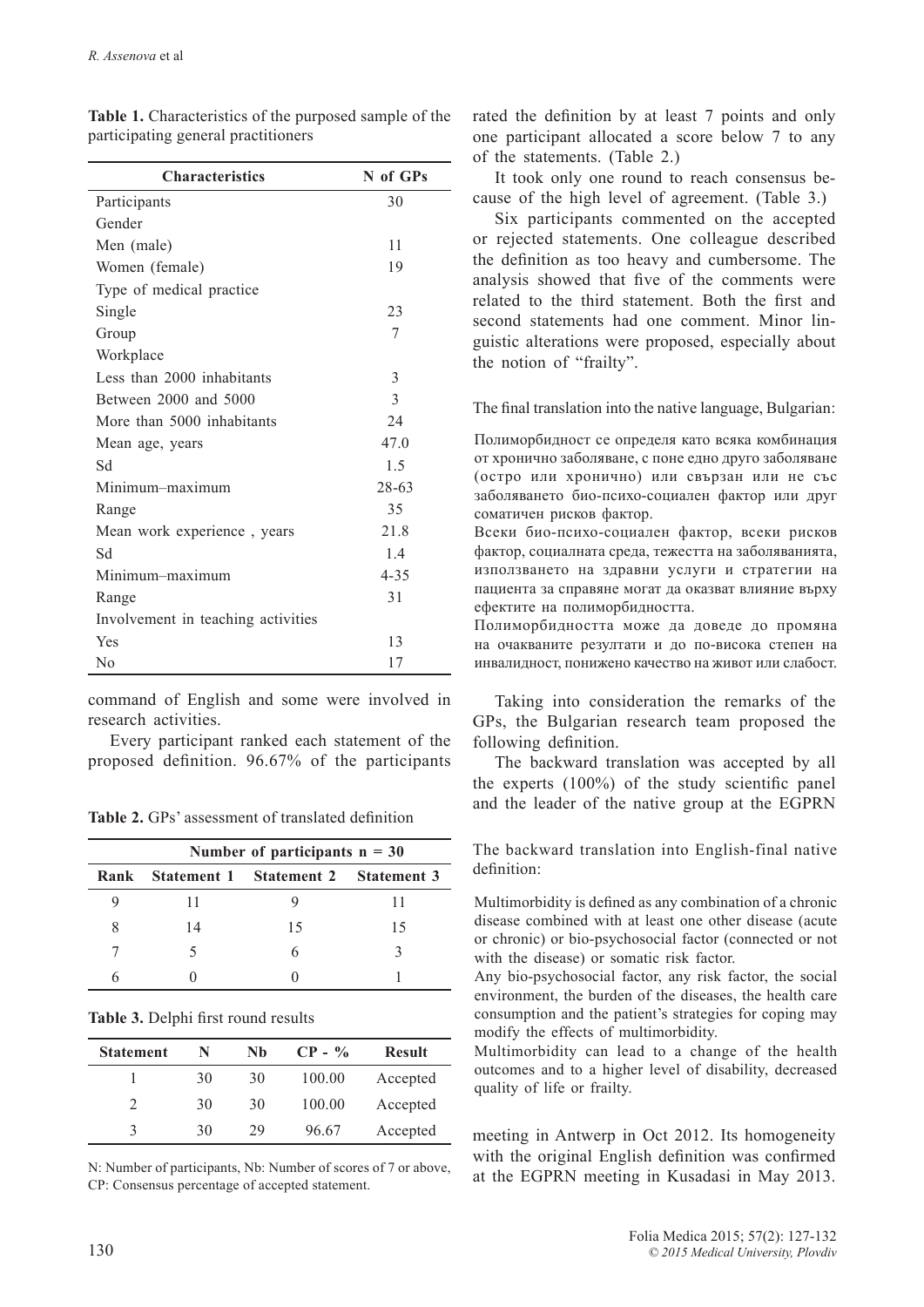## **DISCUSSION**

The majority of GPs who were selected to participate in the study responded to the invitation. We believe that the high response rate is due to the topicality of the problem. MM is directly related to GPs' daily activities. GPs face major problems when they encounter patients with MM. In general practice MM represents the rule rather than the exception among elderly patients.

MM is closely related to a concept for Long Term Care and for General Practice.17

The positive aspect of the Bulgarian model for monitoring patients with chronic diseases is that it acts on a national level but, on the other hand, it does not address the full needs of people with MM. Patients with MM often receive care that is fragmented, incomplete, inefficient, and ineffective. This problem also concerns other EU countries.

The GPs who were invited to participate were homogenous, in terms of gender, with extensive work experience. They had previously worked as pediatricians and internists before starting their practice as GPs. The mean age of the participants was relatively low, which could be explained by one of the inclusion criterion: a good command in English.

The physicians involved accepted the definition with a high percentage of agreement on the first round. Some provided comments on the linguistic expressions which arose in order to improve understanding in Bulgarian. The remarks were not relevant to the content.

The notion "frailty" evoked the GPs' interest. The link between MM and the concept of frailty has already been discussed in relation to helping physicians identify de-compensating patients.18

During the meetings related to the acceptance of backward translation, all the phrases which had differences from the original version in English were discussed.

In the Bulgarian translation, the general phrase 'any risk factor' was preferred by the GPs instead of 'any somatic risk factors,' as the last phrase was included in the general one.

Another comment concerned the word "network", which is replaced by the word "environment" in the native, translated version. In Bulgarian this is a broader concept than 'social network' as it refers not only to family members or friends but also to living conditions and other social conditions.

The conclusion of the discussion was that the differences were acceptable and no further changes were required. It was also the case for Italy<sup>19</sup> and Poland<sup>20</sup>

STRENGTHS AND LIMITATIONS

The strength of the study is that it is the first one in the field to include the participation of GPs who play a crucial role in the management of MM. There was no information bias as all the documents were given to all the participants. There was no selection bias as the study protocol was very carefully followed to ensure a broad spectrum of expert GPs from Bulgaria. Some confounding factors are always possible in the Delphi consensus procedure.15

## **CONCLUSIONS**

This study will promote research in this area, as well as further establishment of general practice as a specialty in Bulgaria. It has finalized a native version of the published English multimorbidity definition which is a prerequisite for the better management of MM by clinicians, researchers and policy makers.

This advanced and comprehensive definition will facilitate detailed study of the problem and improve the care of MM patients. The validated definition enables the research team to proceed to the next step which is qualitative research in order to find the value added by GPs to the concept of MM, as well as achieving the main goal – the introduction of a code for MM in the International Classification of Primary Care (ICPC).

#### **ACKNOWLEDGEMENTS**

The authors would like to thank all the physicians who participated in the study.

#### **ETHICAL APPROVAL**

The study protocol has been approved by the Ethics Committee of the Medical University Plovdiv (Approval-No1/21.02.2013). All participants have had the study protocol explained and have given written informed consent.

#### **CONFLICTS OF INTEREST**

Authors affirm that they have no competing interest with this article.

#### **REFERENCES**

- 1. Salisbury C. Multimorbidity: redesigning health care for people who use it. Lancet 2012;6736(12):12-3.
- 2. Taylor AW, Price K, Gill TK, et al. Multimorbidity